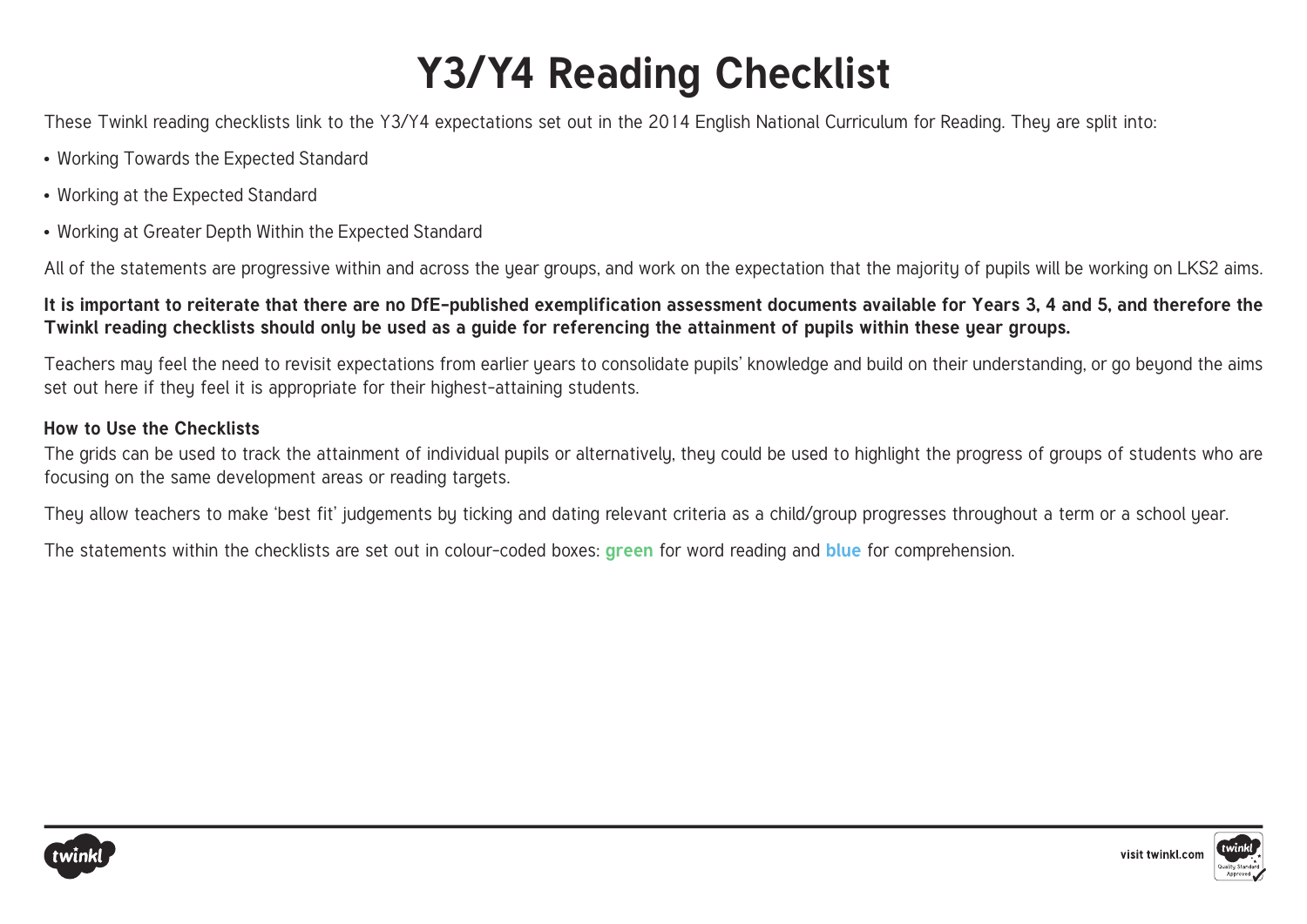**Working Towards the Expected Standard:** 

**Pupil(s) are beginning to meet the following aims with support:**  to use their phonic knowledge to decode quickly and accurately (may still need support to read longer unknown words). to apply their growing knowledge of root words and prefixes, including in-, im-, il-, ir-, dis-, mis-, un-, re-, sub-, inter-, super-, anti- and auto- (as listed in English Appendix 1\*) to begin to read aloud. to apply their growing knowledge of root words and suffixes/word endings, including -ation, -ly, -ous, -ture, -sure, -sion, -tion, -ssion and -cian (as listed in English Appendix  $1\star$ ) to begin to read aloud. to begin to read further Y3/Y4 exception words (as listed in Appendix 1\*). to develop a positive attitude to reading and understanding of what they read by: • beginning to use appropriate intonation and volume when reading aloud; • recognising and discussing the different features of a variety of texts; • discussing authors' choice of words and phrases for effect. to understand what they read, in books they can read independently, by: • asking and answering questions appropriately, including some simple inference questions based on characters' feelings, thoughts and motives;

• checking that the text makes sense to them, discussing their understanding and explaining the meaning of words in context.

to retrieve and record information from non-fiction.

\* These are detailed in the word lists within the spelling appendix to the national curriculum (**[English Appendix 1](https://assets.publishing.service.gov.uk/government/uploads/system/uploads/attachment_data/file/239784/English_Appendix_1_-_Spelling.pdf)**). Teachers should refer to these to exemplify the words that pupils should be able to read as well as spell.





**Working Towards the Expected Standard:** 

### **Pupil(s) are beginning to meet the following aims with support:**

to use their phonic knowledge to decode quickly and accurately (may still need support to read longer unknown words).

to apply their growing knowledge of root words and prefixes, including in-, im-, il-, ir-, dis-, mis-, un-, re-, sub-, inter-, super-, anti- and auto- (as listed in English Appendix 1\*) to begin to read aloud.

to apply their growing knowledge of root words and suffixes/word endings, including -ation, -ly, -ous, -ture, -sure, -sion, -tion, -ssion and -cian (as listed in English Appendix  $1*$ ) to begin to read aloud.

to begin to read further Y3/Y4 exception words (as listed in Appendix 1\*).

to develop a positive attitude to reading and understanding of what they read by:

- beginning to use appropriate intonation and volume when reading aloud;
- recognising and discussing the different features of a variety of texts;
- discussing authors' choice of words and phrases for effect.

to understand what they read, in books they can read independently, by:

- asking and answering questions appropriately, including some simple inference questions based on characters' feelings, thoughts and motives;
- checking that the text makes sense to them, discussing their understanding and explaining the meaning of words in context.

to retrieve and record information from non-fiction.

\* These are detailed in the word lists within the spelling appendix to the national curriculum (**[English Appendix 1](https://assets.publishing.service.gov.uk/government/uploads/system/uploads/attachment_data/file/239784/English_Appendix_1_-_Spelling.pdf)**). Teachers should refer to these to exemplify the words that pupils should be able to read as well as spell.





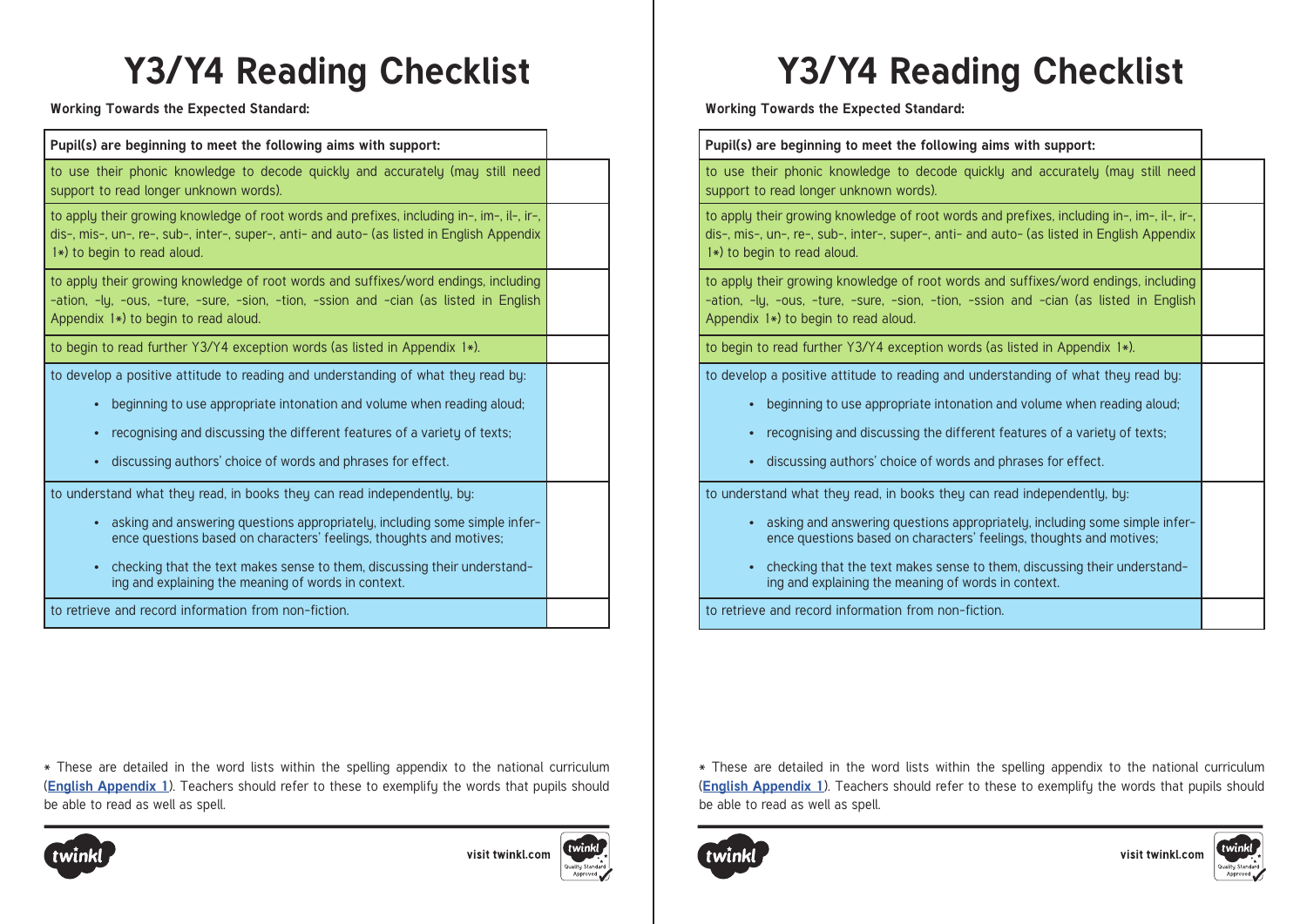## **Y3/Y4 Reading Checklist Y3/Y4 Reading Checklist**

**Working at the Expected Standard:** 

| Pupil(s) are beginning to independently apply their knowledge:                                                                                                                                                                                                      |  |
|---------------------------------------------------------------------------------------------------------------------------------------------------------------------------------------------------------------------------------------------------------------------|--|
| to usually read fluently, decoding longer words with support, testing out different<br>pronunciations.                                                                                                                                                              |  |
| to apply their growing knowledge of root words and prefixes, including in-, im-, il-, ir-,<br>dis-, mis-, un-, re-, sub-, inter-, super-, anti- and auto- (as listed in English Appendix<br>1*) to read aloud and to understand the meaning of new words they meet. |  |
| to apply their growing knowledge of root words and suffixes/word endings, including<br>-ation, -ly, -ous, -ture, -sure, -sion, -tion, -ssion and -cian (as listed in English<br>Appendix 1*) to read aloud and to understand the meaning of new words they meet.    |  |
| to read most Y3/Y4 exception words (as listed in Appendix 1*), noting the unusual<br>correspondences between spelling and sound, and where these occur in the word.                                                                                                 |  |
| to develop a positive attitude to reading and understanding of what they read by:                                                                                                                                                                                   |  |
| reading with an awareness of audience, (e.g. changes in intonation and<br>pace);                                                                                                                                                                                    |  |
| reading books that are structured in different ways for a range of<br>purposes and participating in discussions about them;                                                                                                                                         |  |
| using appropriate terminology when discussing texts (plot, character,<br>setting).                                                                                                                                                                                  |  |
| to understand what they read, in books they can read independently, by:                                                                                                                                                                                             |  |
| predicting what might happen from details stated and implied.<br>$\bullet$                                                                                                                                                                                          |  |
| drawing simple inferences with evidence such as inferring<br>$\bullet$<br>characters' feelings.                                                                                                                                                                     |  |
| to retrieve and record information from non-fiction using conventions such as<br>indexes, contents pages and glossaries.                                                                                                                                            |  |
|                                                                                                                                                                                                                                                                     |  |

\* These are detailed in the word lists within the spelling appendix to the national curriculum (**[English Appendix 1](https://assets.publishing.service.gov.uk/government/uploads/system/uploads/attachment_data/file/239784/English_Appendix_1_-_Spelling.pdf)**). Teachers should refer to these to exemplify the words that pupils should be able to read as well as spell.



visit twinkl.com

**Working at the Expected Standard:** 

| Pupil(s) are beginning to independently apply their knowledge:                                                                                                                                                                                                                                                                                                                                          |  |
|---------------------------------------------------------------------------------------------------------------------------------------------------------------------------------------------------------------------------------------------------------------------------------------------------------------------------------------------------------------------------------------------------------|--|
| to usually read fluently, decoding longer words with support, testing out different<br>pronunciations.                                                                                                                                                                                                                                                                                                  |  |
| to apply their growing knowledge of root words and prefixes, including in-, im-, il-, ir-,<br>dis-, mis-, un-, re-, sub-, inter-, super-, anti- and auto- (as listed in English Appendix<br>1*) to read aloud and to understand the meaning of new words they meet.                                                                                                                                     |  |
| to apply their growing knowledge of root words and suffixes/word endings, including<br>-ation, -ly, -ous, -ture, -sure, -sion, -tion, -ssion and -cian (as listed in English<br>Appendix $1*$ ) to read aloud and to understand the meaning of new words they meet.                                                                                                                                     |  |
| to read most Y3/Y4 exception words (as listed in Appendix 1*), noting the unusual<br>correspondences between spelling and sound, and where these occur in the word.                                                                                                                                                                                                                                     |  |
| to develop a positive attitude to reading and understanding of what they read by:<br>reading with an awareness of audience, (e.g. changes in intonation and<br>pace);<br>reading books that are structured in different ways for a range of<br>$\bullet$<br>purposes and participating in discussions about them;<br>using appropriate terminology when discussing texts (plot, character,<br>setting). |  |
| to understand what they read, in books they can read independently, by:<br>predicting what might happen from details stated and implied.<br>drawing simple inferences with evidence such as inferring<br>characters' feelings.                                                                                                                                                                          |  |
| to retrieve and record information from non-fiction using conventions such as<br>indexes, contents pages and glossaries.                                                                                                                                                                                                                                                                                |  |

\* These are detailed in the word lists within the spelling appendix to the national curriculum (**[English Appendix 1](https://assets.publishing.service.gov.uk/government/uploads/system/uploads/attachment_data/file/239784/English_Appendix_1_-_Spelling.pdf)**). Teachers should refer to these to exemplify the words that pupils should be able to read as well as spell.